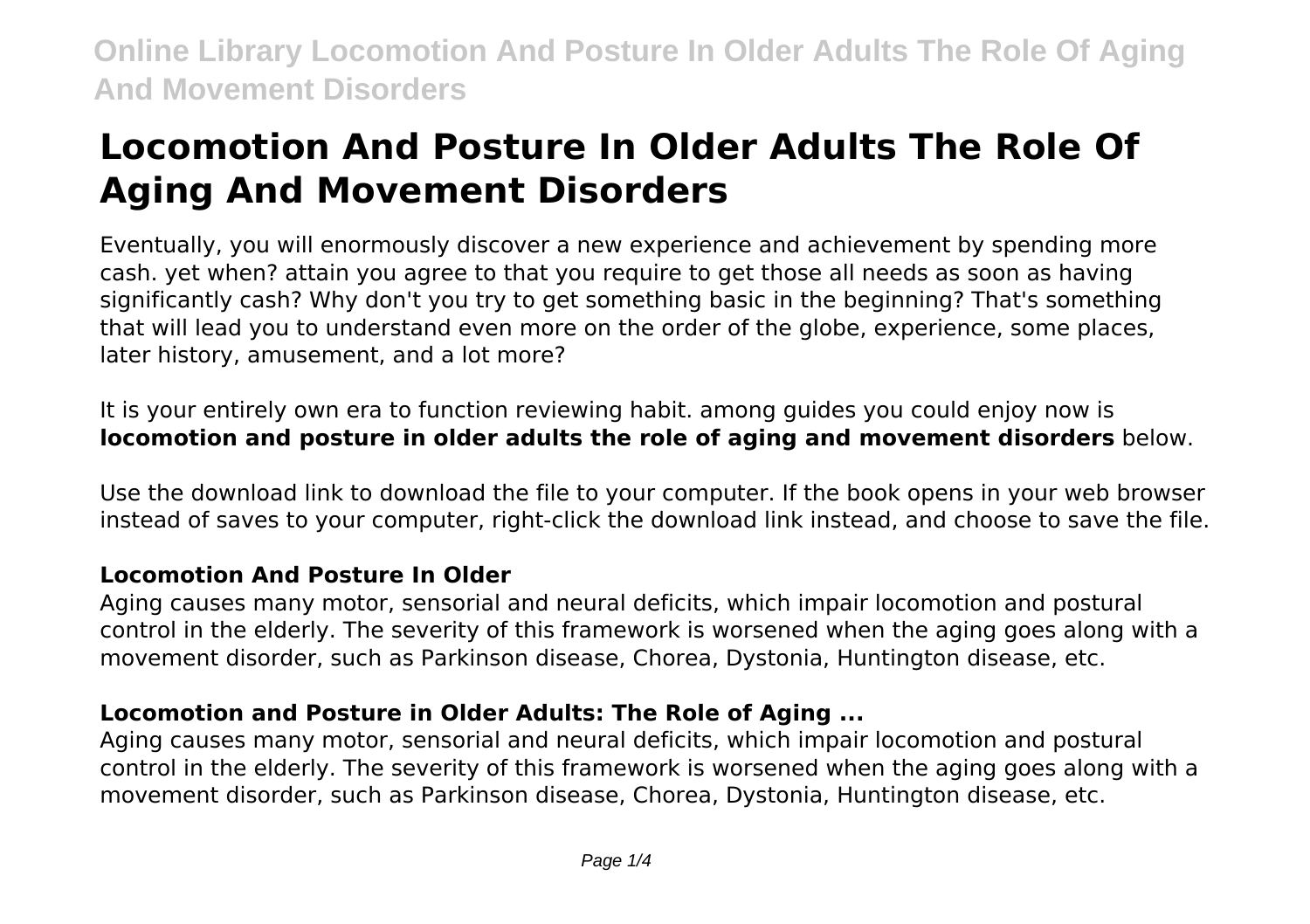### **Locomotion and Posture in Older Adults - The Role of Aging ...**

Aging causes many motor, sensorial and neural deficits, which impair locomotion and postural control in the elderly. The severity of this framework is worsened when the aging goes along with a movement disorder, such as Parkinson disease, Chorea, Dystonia, Huntington disease, etc.

### **Locomotion and Posture in Older Adults | SpringerLink**

The number of older individuals is 841 million in 2015, which is four times higher than the 202 million that lived in 1950. Aging causes many motor, sensorial and neural deficits, which impair locomotion and postural control in the elderly.

### **Locomotion and Posture in Older Adults eBook by ...**

The number of older individuals is 841 million in 2015, which is four times higher than the 202 million that lived in 1950. Aging causes many motor, sensorial and neural deficits, which impair...

### **Locomotion and Posture in Older Adults: The Role of Aging ...**

Aging causes many motor, sensorial and neural deficits, which impair locomotion and postural control in the elderly. The severity of this framework is worsened when the aging goes along with a movement disorder, such as Parkinson disease, Chorea, Dystonia, Huntington disease, etc.

### **Locomotion and Posture in Older Adults - Thieme & Frohberg**

Locomotion and posture in older adults, de Fabio Augusto Barbieri e Rodrigo Vitório Aquisição da Biblioteca da Unesp em Bauru - Locomotion and posture in older adults, de Fabio Augusto Barbieri ...

### **Livros | Locomotion and posture in older adults**

of each type of locomotor movement. The development of locomotion was viewed as an outward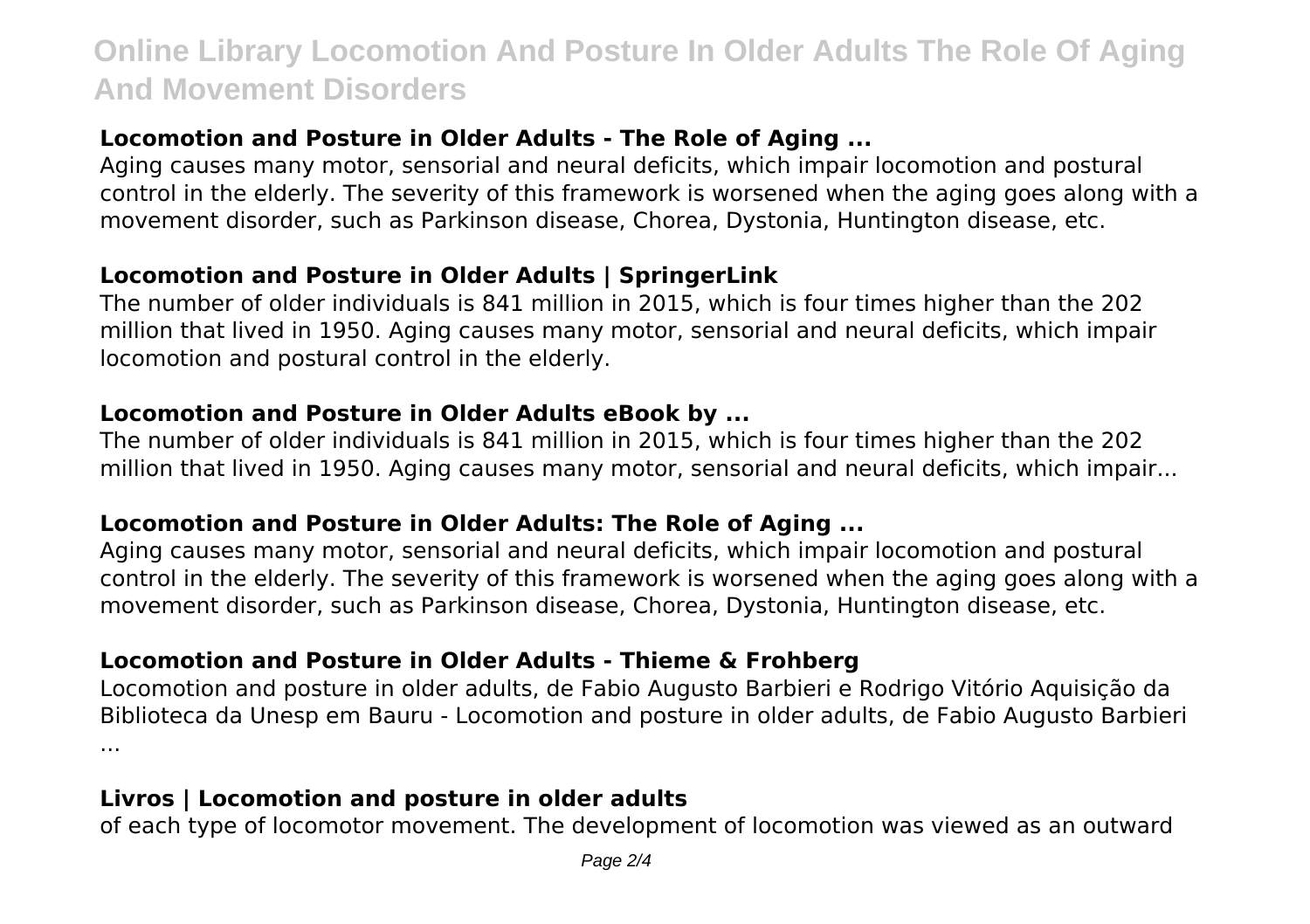illustration of endogenous changes in the brain and body. In their view, locomotor behavior 'grows' as an accompaniment to infants' maturing brains and bodies. Because motor beha-viors are more accessible to observation than neuromus-

### **Motor and Physical Development: Locomotion**

Even healthy older adults walk 20% slower than younger adults - this is primarily due to a decrease in stride length as opposed to stride frequency. This decreases arm swing, increases double support time and results in a more flat-footed walk.

### **BALANCE, POSTURE & LOCOMOTION Flashcards | Quizlet**

Physical Activity in Older Adults Posture • Any significant age associated decline in pelvic and spinal flexibility in particular, can result in flexed or stopped posture. • Flexed heat and kyphotic posture among older adults greatly restrict movement and place them at greatest risk for backward falls.

### **LU 6 Balance, Posture, and Locomotion0 - B LU 6 L Physical ...**

Locomotion and posture in older adults : the role of aging and movement disorders. [Fabio Augusto Barbieri; Rogo Vitório;] -- This book is an attempt to advance the discussion and improve our understanding about the effects of aging and movement disorders on motor control during walking and postural tasks.

### **Locomotion and posture in older adults : the role of aging ...**

Moraes R., Mauerberg-deCastro E. (2017) Complex Systems Approach to the Study of Posture and Locomotion in Older People. In: Barbieri F., Vitório R. (eds) Locomotion and Posture in Older Adults. Springer, Cham

### **Complex Systems Approach to the Study of Posture and ...**